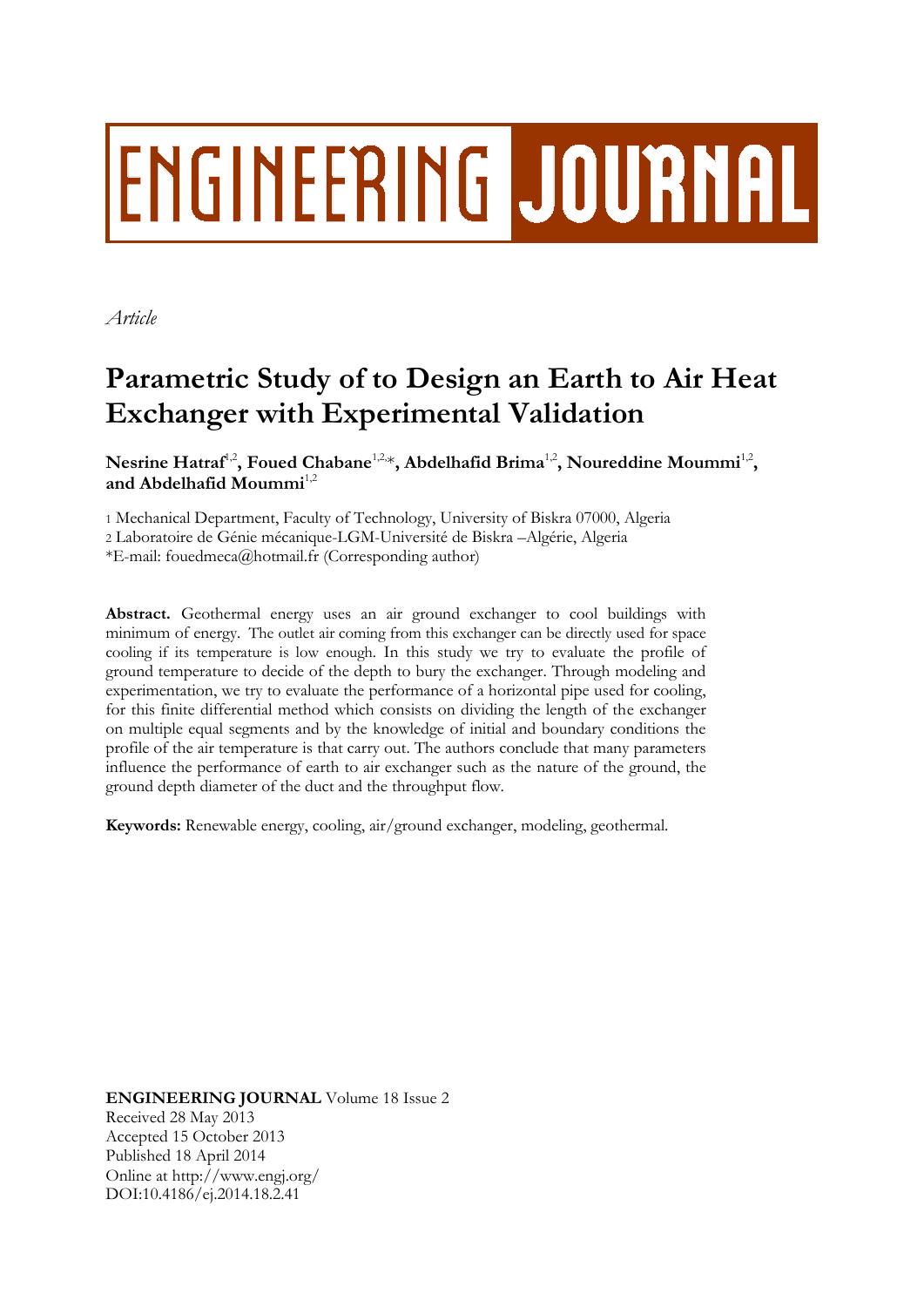#### **1. Introduction**

In this study we are interested in the valorization of renewable energy in general and using the cooling of geothermic energy in particular. This technique has not been used in Algeria yet. Inspite of that, many theoretical and experimental studies, were undertaken: Furthermore, Mihalakakou, et al. 1995 [1] studied the variation of soil depth velocity and the radius for a buried exchanger. The study conducted by P. Hollmuller, 2002 [2] focuses on the use of the air/ ground exchanger for heating and cooling buildings. The author treated the heat exchange with a solid medium, of diffusive nature, taking in account the depreciation of temperature often difficult to characterize. This led to the conclusion that the systemic analysis of the coupling of an exchanging air/ground building and a technical system has proved to be fundamental. The purpose of the research presented by B. Peuportier, et al, 2003 [3], is the modeling and the validation of a dynamic model of simulation for Canadian or Provincial well. In this context, the main aim is the study of the potential inertia of the ground as well as the influence of the building. Ghosal, et al, 2003 [4] developed an analytical model to study the effectiveness of earth air heat exchanger coupled with a greenhouse, a comparative study was established between an exchanger buried under the bare surface and under glazed one. The authors concludes that earth air exchanger is more effective in winter than summer, and the results obtained by the exchanger under bare surface are much satisfactory.

De Paepe et al, 2003 [5] analyzed the influence of the exchanger parameters on the thermo hydraulic performance by calculating the thermal effectiveness with pressure drop of the air inside the tube. The author concluded that longer tubes involved drop of effectiveness and high drop pressure, tube with small diameter gives good effectiveness but increases also the drop pressure. The research task carried out by D. Bartolomeu et al, 2005 [6] is devoted to the testing of the performances of a heat exchanger of air/ ground type. Its tested system is a network of 36 tubes 16 cm in diameter, 25 cm length, located at various different depths 2m; 2.5m; and 3m.The study was carried out with the aim of getting appropriate dimensions of this system necessary to optimize its performance. Badescu et al, 2007 [7] developed a simple numerical ground heat exchanger model which calculate the ground temperature at the surface and at different depths , The authors concluded that the efficiency of an exchanger depends on several parameters such as pipe depth, dimension of the pipe and its characteristics. Gao et al, 2007 [8] have tested conduction and convection in an arid ground model. Those lasts have estimated thermal diffusivity and water density by applying this new approach; the obtained results were satisfactory in ground temperature (amplitude and phase).

Hakane et al, 2009 [9] developed a new model which consists of three dimensional temperature distribution of the ground integrating real climatic factors. The results obtained shows that the soil temperature of the simulation are very close to the temperature measured. In fact the model can be used for different sites if we know the meteorological data. Bansal et al, 2010 [10] validated experimentally a numerical transient analysis of earth pipe air heat exchanger; the model has been done using FLUENT. The author concluded that for an exchange with 23 m length and 0.15 m diameter the temperature drop about (10 to 12) °c. In the present study, we begin by an establishment of a simple model which represents best the distribution of the temperature of the ground; from the surface until an optimal depth below it the ground temperature remains constant. This depth depends on the geographical and the climatic data of Biskra situated in the south east of Algeria and considered as an arid region by its warm summer. The second objective is the modeling of the air temperature in the exchanger. Numerical model using FORTRAN software was used to get the distribution of the temperature in the pipe. The variation of many parameters shows the relevant effect to the efficiency of the exchanger (length, diameter, soil depth). The pipe material has not an effect on the performance of the exchanger; we should just use PVC ducts. The Obtained model is confronted with experimental results. The rapport paper presents the effect the mass flow rate and solar radiation in the location of Biskra city of Algeria on the solar collector with and without fins [11-18]. The rapport paper presents the results of an experimental investigation of the performance for a new flat plate solar air heater (SAH) with several obstacles (Type I, Type II, and Type III) and without obstacles (Type IV), and found the optimal value of efficiency was determined for the solar air heater with Type II absorbent plate in flow channel duct for all operating conditions and the collector supplied with obstacles appears significantly better than that without obstacles [19-20].

## **2. Ground Temperature Profile**

Instead of estimating thermal diffusivity and water density by applying a precise approach [9] and for more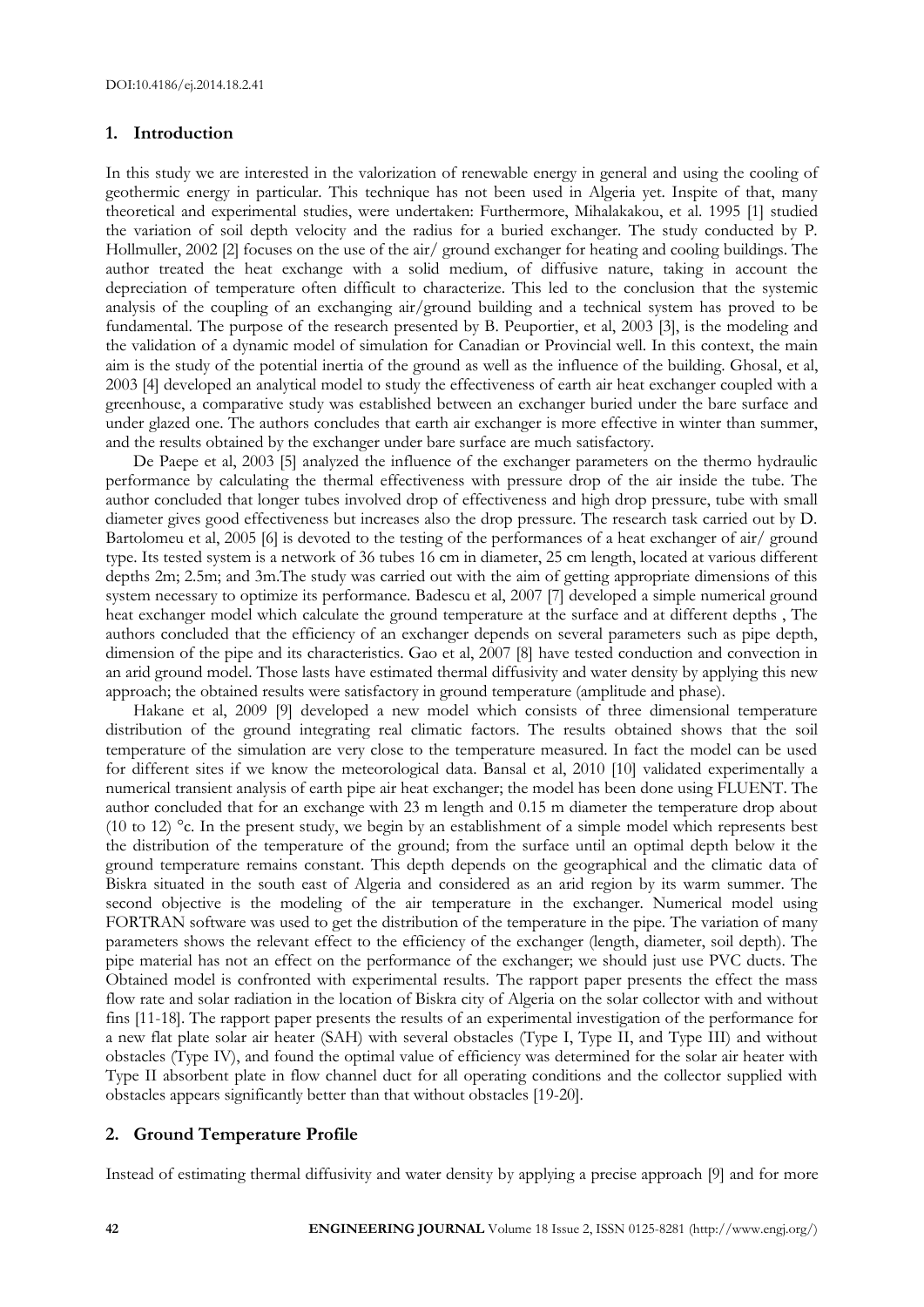accuracy, an experimental process was done to evaluate the particle size of the considered ground, in order to know its characteristics by the help of certain curve [2].

| Components  | Rate $(\%)$ |
|-------------|-------------|
| Clay        | 02.55       |
| Fine silt   | 05.11       |
| Large silt  | 20.09       |
| Sandy       | 57.12       |
| Coarse sand | 15.12       |

According to the exposed result in Table 1 & 2, the texture of the ground is sandy loam and by using Hollumer graphs [2]. We can estimate the thermo physical characteristics of this kind of soil.

| <b>Characteristics of</b><br>Sandy loam | PH   | Humidity<br>$\binom{0}{0}$ | Electrical<br>conductivity<br>(uS) | <b>Diffusivity</b><br>$\alpha_{\rm g}$ (m <sup>2</sup> /s) |
|-----------------------------------------|------|----------------------------|------------------------------------|------------------------------------------------------------|
| ground                                  | 7.86 | 44.7                       | 1.67                               | 2.10-6                                                     |

In this study the ground is considered as a semi-infinite solid mass (Fig. 1). The surface of the ground exchanged heat by conduction influenced by the solar radiation of the site, the general equation of the conduction given by:

$$
\frac{\partial T}{\partial t} = \frac{k}{\rho c} \left( \frac{\partial^2 T}{\partial x^2} + \frac{\partial^2 T}{\partial y^2} + \frac{\partial^2 T}{\partial z^2} \right) + \frac{\dot{Q}}{\rho c}
$$
(1)



 $X(m)$ 

Fig. 1 Presentation of the model.

Some assumptions are considered to facilitate the resolution:

• The temperature of the ground is less varying along the surface however it changes on depth, only

one direction along the depth is taken into account.  $\frac{0}{2} = \frac{0}{2} = 0$ *y z*  $\frac{\partial}{\partial t} = \frac{\partial}{\partial t} =$  $\partial y$   $\partial z$ .

Without intern heat source Eq. (1) is simplified to be written as:

Let us consider heat conduction in a semi-infinite solid mass  $(x > 0)$  with an initial temperature of  $T_i$ . At time *t* = 0, the surface temperature of the semi-infinite solid mass is suddenly increased to a temperature *T0*. The temperature near the surface of the semi-infinite solid mass will increase because of the surface temperature change, while the temperature far from the surface of the semi-infinite solid mass is not affected and remains at the initial temperature *Ti*. The physical model of the problem is illustrated in Fig. 2,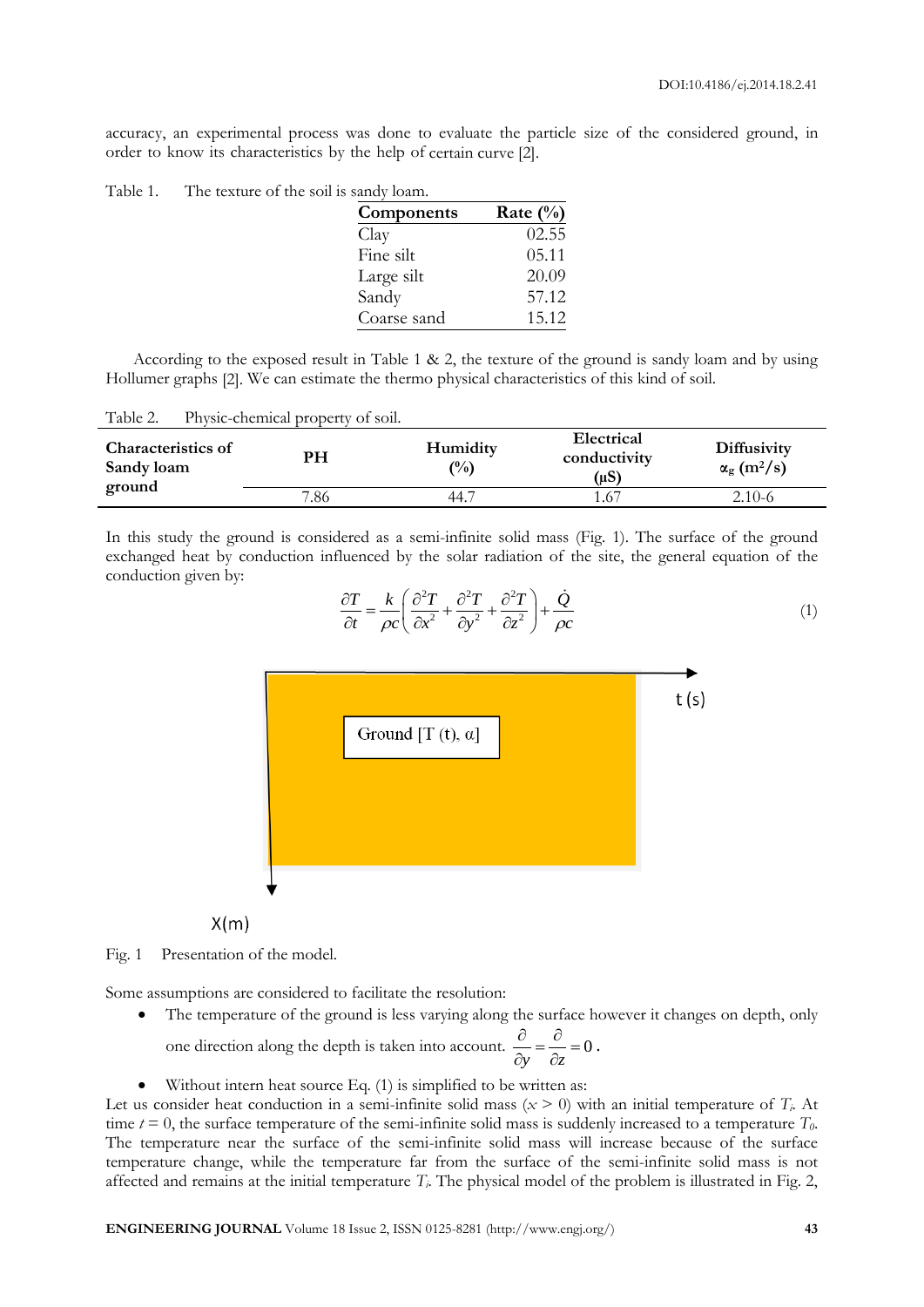and the governing equation of the heat conduction problem and the corresponding initial and boundary conditions are:

$$
\frac{\partial T}{\partial t} = \frac{k}{\rho c} \left( \frac{\partial^2 T}{\partial x^2} \right) = \alpha_s \frac{\partial^2 T}{\partial x^2}
$$
\n(2)

With the initial and boundary conditions:

$$
T(x,0) = \frac{(1-\alpha_{sol})G + h_r T_{amb} + (h_r - h_e) \frac{b_{lat}}{a_{lat}}}{h_e}
$$
\n(3)

where  $a_{\text{lat}} = 103Pa.K^{-1}, b_{\text{lat}} = 609Pa, c_{\text{lat}} = 0.0168K.Pa^{-1}$  [4]  $h = h + h \times c_{\alpha} \times a_{\alpha} \times f$ 

$$
h_r = h_{eq} + h_{surf} \times c_{lat} \times a_{lat} \times f \times r_a
$$
  
\n
$$
h_{surf} = 0.5 + 1.2\sqrt{v} \quad [4]
$$
  
\n
$$
T(0,t) = T_0 \cos wt + T_i
$$
 (4)

$$
T(\infty, t) = T_i \tag{5}
$$

 $\alpha_g$  Diffusivity of the ground  $\alpha = \lambda/\rho c$ 

*T<sup>0</sup>* Average temperature

The solution obtained by Sacadura [6] is:

ra [6] is:  
\n
$$
T = T_0 \times e^{-\left(\sqrt{\frac{\omega}{2a}}x\right)} \left(\cos\left(\omega t - \sqrt{\frac{\omega}{2a}}x\right)\right) + T_i
$$
\n(6)

Figure 2 shows that the ground temperature variation is inversely proportional to the depth, the more one penetrates in the ground, the more the influence of the radiation decreases until a certain value below which the temperature of the ground remains constant, and in this case the depth is around by 3 meters.



Fig. 2 Distribution of the ground temperature along its depth.

# **3. Modeling the Distribution of the Temperature in the Exchanger**

The exchanger which is the object of the study is a PVC conduct undergrounded at 3 m depth [21], it is composed of two parts (Figs. 3 & 4). One is vertical 3 meters length, linked with a horizontal one  $Y=43m$ . The air flow which yields its heat to the ground is characterized by a certain inertia which depends on its texture. In the exit of the vertical conduct, the temperature of the air decreases in comparison to the surface one.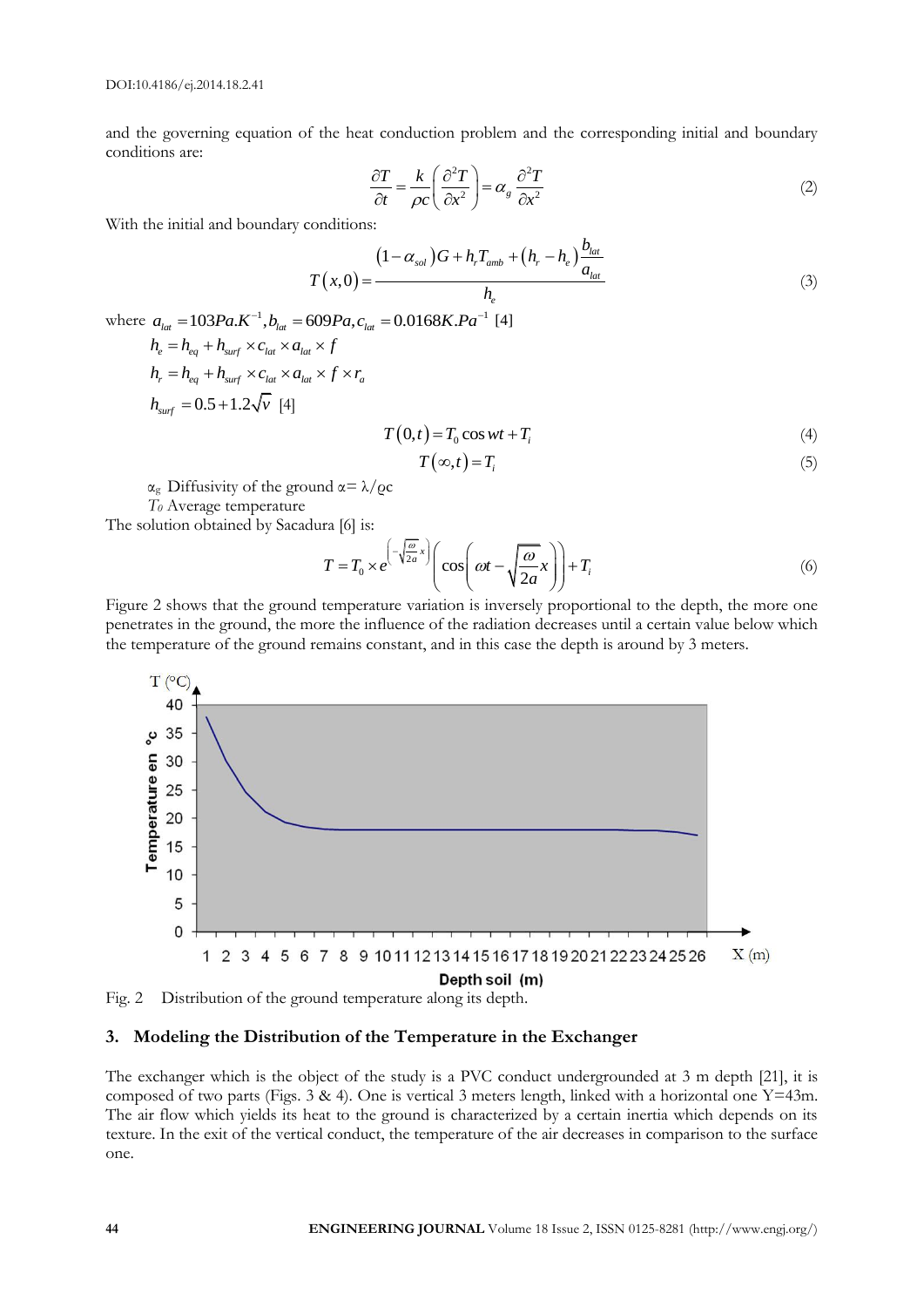The length of the vertical section, starting from the surface of the ground is of 3m. It is the depth beyond which the temperature of the ground remains constant.

In the horizontal conduct, the fluid temperature also decreases but progressively.



Fig. 3 Presentation of the exchanger buried in the ground.



Fig. 4. Geometry of the exchanger buried in the ground.

Table 3. Physical properties suitable soil and PVC tube.

| Soil  | $alat$ (Pa/K) | b <sub>lat</sub> (K/Pa) | $clat$ (Pa)                                            | $\alpha$ (m <sup>2</sup> /s)) | $\Delta t$ (heure) | $\Delta$ x (m)       |
|-------|---------------|-------------------------|--------------------------------------------------------|-------------------------------|--------------------|----------------------|
|       | 103           | 0.0168                  | 609                                                    | $2.10-6$                      |                    |                      |
| PVC - | k (w/mK)      |                         | $C(j/KgK)$ $\rho$ (Kg/m <sup>3</sup> ) d(m) Length (m) |                               | $\Delta$ r (m)     | $\Delta {\rm x~(m)}$ |
|       |               | 900                     | 1380                                                   | 48                            |                    |                      |

Applying the energy equation to the flow:

tion to the flow:  
\n
$$
\rho \frac{DE}{Dt} = div \left( \lambda_f \overline{gradT} \right) - Pdiv \overline{q} + \varphi + \mu \left( \frac{du}{dy} \right)^2 \tag{7}
$$

Hypotheses:

- The fluid has constant physical properties.
- The fluid is incompressible,  $div\vec{q} = 0$ .
- Its movement is unidirectional, along the longitude axis parallel with the axis of the conduct.
- The flow is permanent:  $\frac{\partial T}{\partial t} = 0$ .

• The viscous dissipation 
$$
\mu \left(\frac{du}{dy}\right)^2
$$
 and the longitudinal conduction  $\lambda_f \left(\frac{\partial^2 T}{\partial x^2}\right)^2$  are negligible.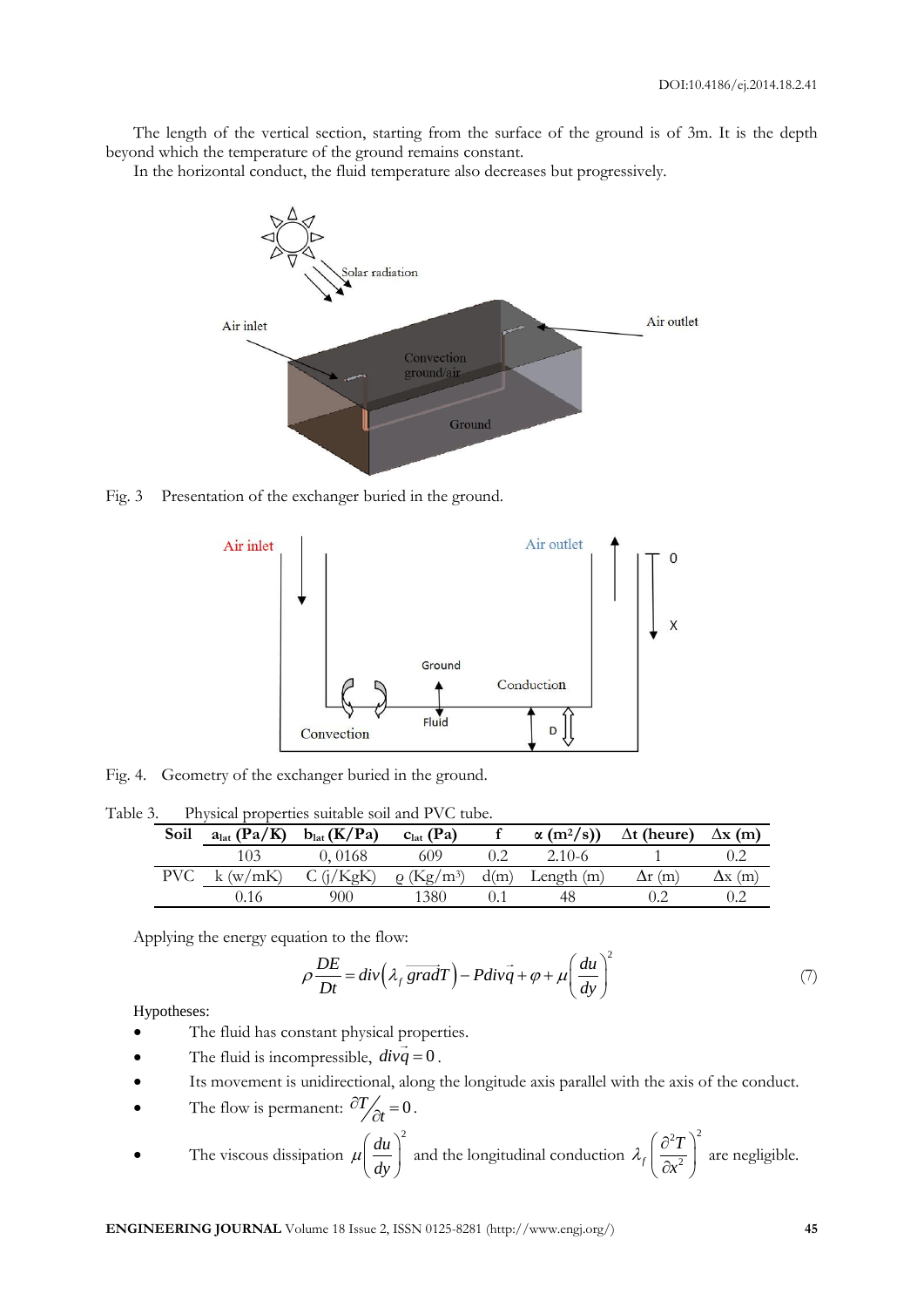Under these conditions, Eq. (7) becomes:

$$
\rho c_v u \frac{dT}{dx} = \frac{\lambda_f}{r} \times \frac{\partial}{\partial r} \left( r \frac{\partial T}{\partial r} \right)
$$
 (8)

$$
u(r) = \frac{-1}{4\mu} \times \frac{dP}{dx} \left(R^2 - r^2\right)
$$
\n<sup>(9)</sup>

μ: Dynamic viscosity

P: Air pressure

$$
q_{\nu} = \frac{\pi}{8\mu} \times \left( R^4 \left( -\frac{dP}{dx} \right) \right) = u_m \pi R^2
$$

One replace *dP dx* by its value:

$$
u(r) = \frac{u_d}{2} \times \left(1 - \frac{r^2}{R^2}\right)
$$
\n<sup>(10)</sup>

The finite differences method permits (explicit diagram) to solve the heat equation, Fig. 5, it is applied on the ground (vertical section 0 to 3 m), in order to obtain the distribution of the temperature along the exchanger. These values of temperatures are regarded as initial conditions for the calculation of the temperatures in the horizontal section of the exchanger.

$$
\frac{\partial T}{\partial x} = \frac{\alpha_f}{u} \times \left( \frac{1}{r} \frac{\partial T}{\partial r} + \frac{\partial^2 T}{\partial r^2} \right)
$$
(11)

$$
\frac{\partial T}{\partial x} = \frac{T_{i+1,j} - T_{i,j}}{\Delta x}, \frac{\partial T}{\partial r} = \frac{T_{i,j+1} - T_{i,j}}{\Delta r}, \frac{\partial^2 T}{\partial r^2} = \frac{T_{i,j+1} + T_{i,j-1} - 2T_{i,j}}{\Delta r^2}
$$
\n
$$
\left(1 - a(j) - \frac{b(j)}{\Delta t}\right) \times T(i,j) + \left(\frac{a(j)}{2} + \frac{b(j)}{\Delta t}\right) \times T(i,j+1) - \frac{a(j)}{2} \times T(i,j-1)
$$
\n(13)

$$
\frac{\partial T}{\partial x} = \frac{T_{i+1,j} - T_{i,j}}{\Delta x}, \frac{\partial T}{\partial r} = \frac{T_{i,j+1} - T_{i,j}}{\Delta r}, \frac{\partial^2 T}{\partial r^2} = \frac{T_{i,j+1} + T_{i,j-1} - 2T_{i,j}}{\Delta r^2}
$$
(12)  

$$
T(i+1,j) = \left(1 - a(j) - \frac{b(j)}{j\Delta r}\right) \times T(i,j) + \left(\frac{a(j)}{2} + \frac{b(j)}{j\Delta t}\right) \times T(i,j+1) - \frac{a(j)}{2} \times T(i,j-1)
$$
(13)  
with  $a(j) = \frac{y}{2} \times \frac{\Delta x}{2}$   $\left(1 - \left(j\Delta r\right)^2\right) = b(j) = a(j)$  (14)

with 
$$
a(j) = u \times \Delta r \times \alpha \times \frac{\Delta x}{4} \left( 1 - \frac{(j\Delta r)^2}{R^2} \right), b(j) = \frac{a(j)}{2\Delta r}
$$
 (14)

The initial conditions and extreme ones are:

$$
T(0,j) = T_0 \cos \omega j + T_i \tag{15}
$$

$$
\begin{cases} \frac{\partial T}{\partial r} = 0 \to r = 0 \end{cases}
$$
 (16)

$$
\left(T = T_{\text{sol}}\left(x\right) \to r = R\right) \tag{17}
$$

Isothermal condition:

$$
\frac{T_{i+1,j} - T_{i,j}}{\Delta x} = 0 \rightarrow x = 0
$$

The values of the temperatures in extreme cases of the vertical section are exploited as initial condition to find the distribution of air temperature in the horizontal section, which starts at the end of the vertical one, see Fig. 5.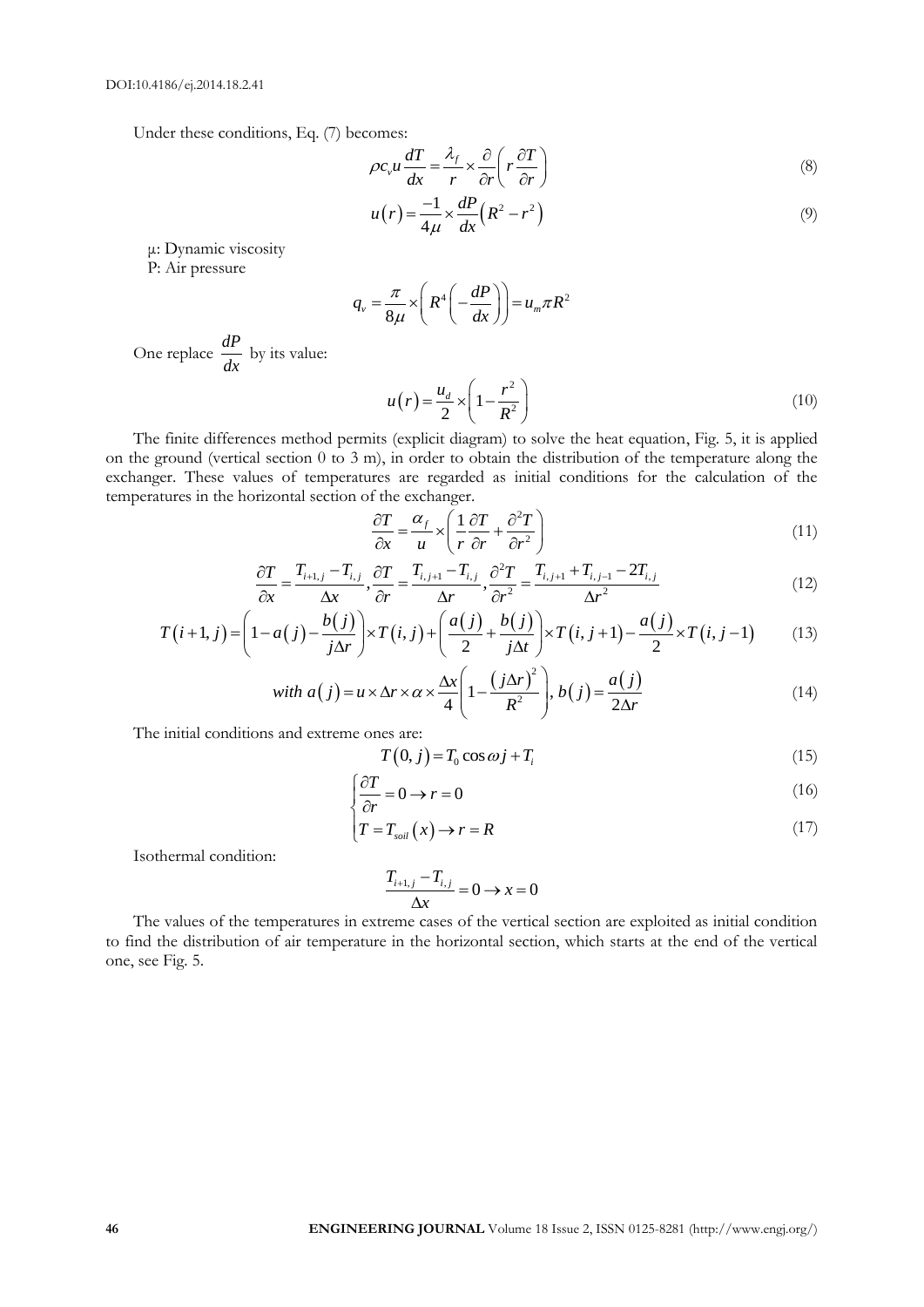

Fig. 5. The grid of the ground.

$$
T(3, j) = T_{sol}(3, j) = 35^{\circ}C, r = 0 \rightarrow \frac{\partial T}{\partial r}
$$

With the air-to-ground contact, the quantity of heat exchanged by conduction is the same as the one, exchanged by convection, this one is written as follows:

$$
\lambda \frac{dT}{dr} = h \left( T_{sol/r=R} - T_a \right) \tag{18}
$$

h: the global transfer coefficient. It takes into account both the convection and the conduction of the pipe.

# **4. Experimental Device**

The bench of the experimental tests was assembled at the University of Biskra at longitude 5°44'east, latitude 34°48' north, characterized by a saharien climate, warm and dry in summer. The day of the test was the 28 of July 2009.

Figure 6 below shows a network of 04 traces on overall length of approximately 60 m. The inner diameter of the duct is of 110 mm, the distance between the different ducts is 02 m. The unit is placed at a depth of 3m under a slope of 2% [24]. A pit of reception out of concrete is built on the outlet side of the exchanger. A series of thermal probes of K type were placed along the exchanger from the entry to the exit. The probes are connected to a power station of acquisition.





# **5. Results and Discussions**

Figures 7 and 8 show the comparison between numerical and experimental variations of the temperature of the air in the exchanger, for different volume throughputs from the entry to the exit. When the hot air coming from building enters the exchanger, its temperature drops rapidly because of the gradient of the temperature between the ground and the air, after that the variation becomes less considerable. The length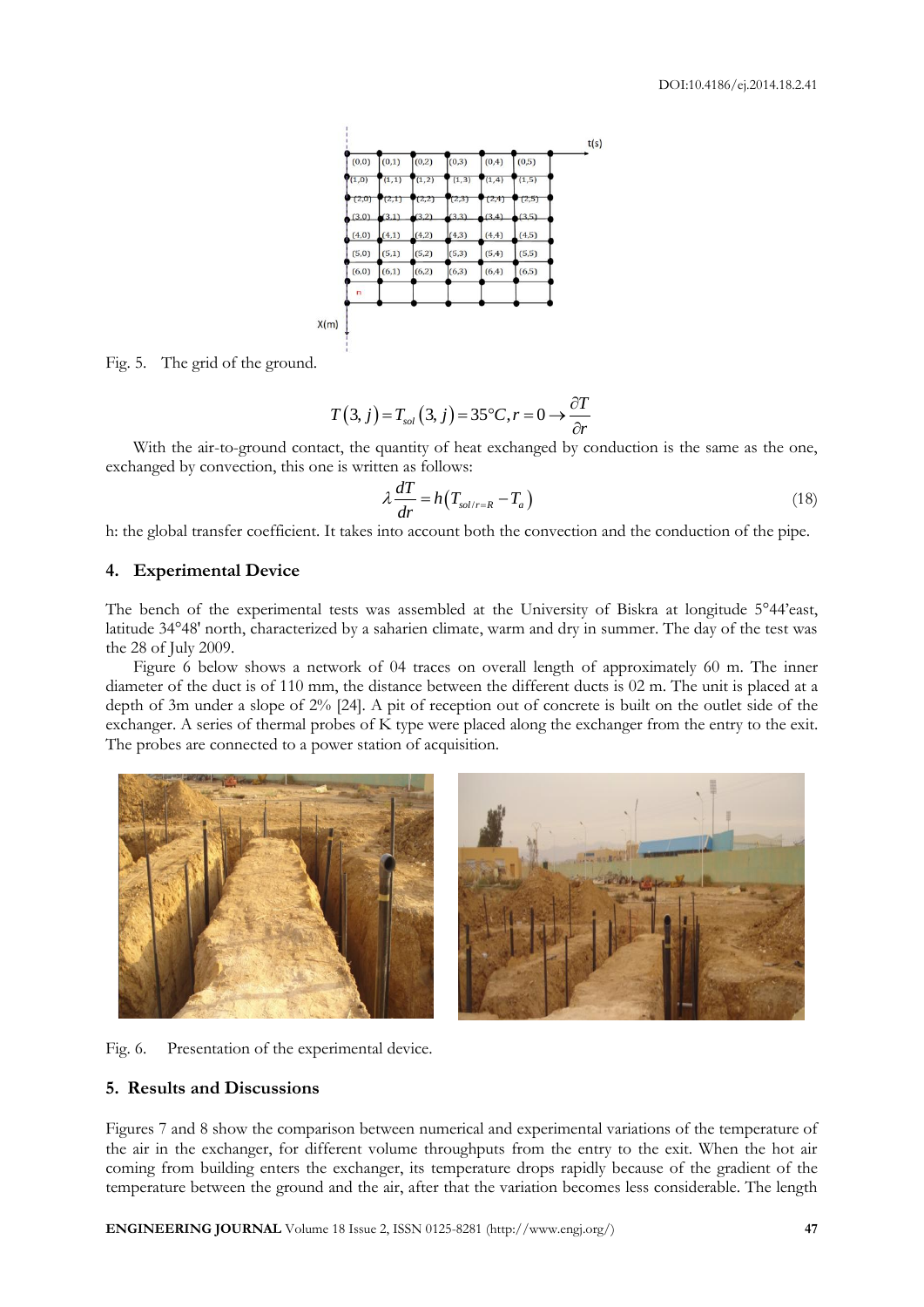of the exchanger has an impact just in the first twenty meters. In fact an exaggerated length involves pressure drop and consequently the efficiency of the exchanger fall. Following the considered assumptions, the variation is acceptable. But, in all the cases, the temperature of the air in the pipe drops and opens prospects for a larger use of the geothermal energy.



Fig. 7. Comparison between numerical and experimental results of the air temperature distribution along the exchanger to fix the volume throughput



Fig. 8. Comparison between numerical and experimental results of the air temperature distribution along the exchanger.

Figure 9 shows the variation of the air temperature with tube length, represent the inlet and outlet of the buried pipe of the earth–pipe–air heat exchanger system respectively. Fig. 2 represents the comparison of the results of the simulation and experiments for flow rates of 100, 150 and 200 m<sup>3</sup>/s at the outlet of the differences diameters of the pipes respectively. Figure 10 shows the validation of simulated temperatures with experimental results. This is apparent that variation in simulated and experimental results approached between us of experimental results.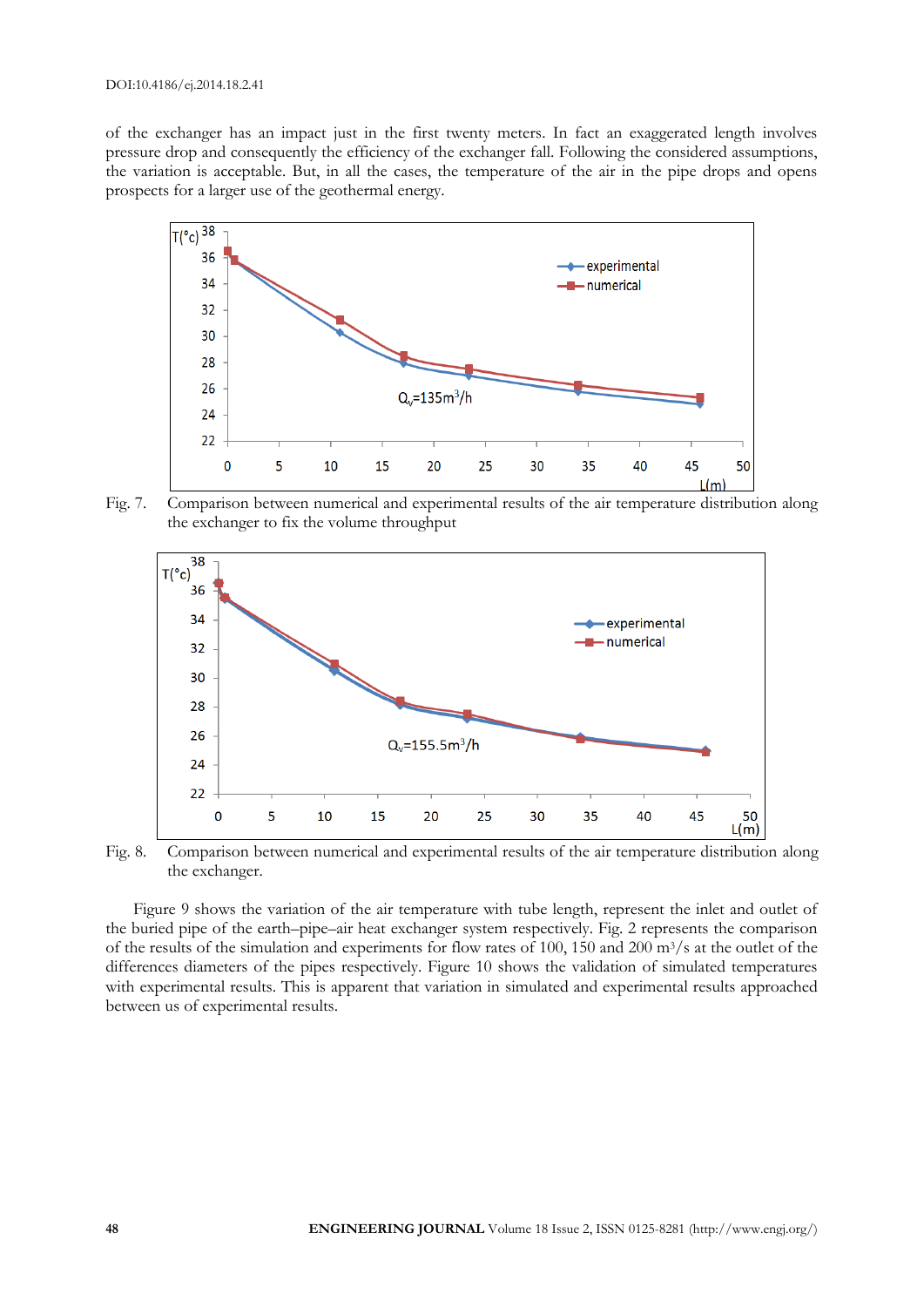

Fig. 9. Numerical distribution of the air temperature along the exchanger according to various volume throughputs and various diameters.



Fig.10. Comparative study between the current results and Bansal, et al. results.

As an illustration, Fig. 10 shows the variation, according to the obtained model, of the temperature of the air along the exchanger for various diameters of the pipe and various flows. To improve the performances of the air ground exchanger, two parameters should be taken into account: the volume throughputs and the exchanger diameter. The curves are the same. Our results can be compared with the ones of Bansal et al [10], presented in Fig. 10, and listed in the references.

The air flow affects considerably the performance of the exchanger, for that we plot in Fig. 8, the variation of Nusselt according to the Reynolds number. This function could be established with more investigations. We can be seen in Fig. 11 the Nusselt Number is increasing with increased the Reynolds Number, correspondently the diameter of the pipe  $d = 110$  mm; means the coefficient of heat exchange increased with increasing the Reynolds Number.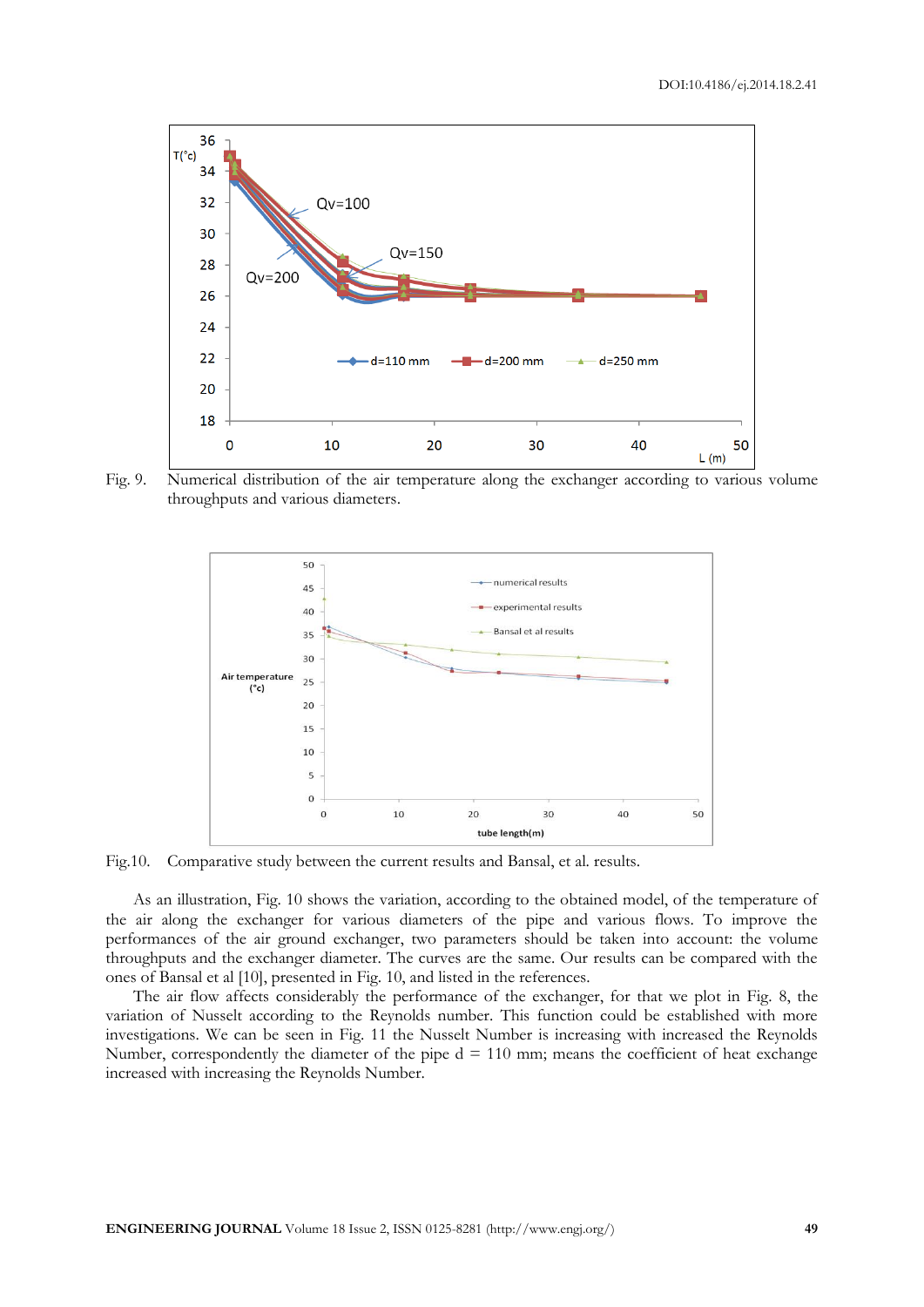

Fig. 11. The variation amongst Nusselt according to the Reynolds number.

# **6. Conclusion**

This paper presented the modeling of an air ground exchanger, destined for the cooling of buildings. Using numerical model based on finite difference method, allowed to solve numerically the energy equation to get the optimal depth to bury the exchanger. The optimal depth in this case is about 3 meters.

We have also calculated using a simple model the distribution of the air temperature and varied several parameters such as: the conduct diameter, the volume throughput, the material of the pipe and concluded that the efficiency of an exchanger depends on several parameters such as the pipe depth, the dimensions of the pipe and its characteristics [1, 8]:

- The nature of the soil has a high impact on the performance of the exchanger since the soil will transmit the heat to the exchanger.
- It is important to know the depth in which you bury the pipe; as it depends on the diffusivity of the ground.
- The pipe material has not an effect on the performance of the exchanger; we should just use PVC ducts instead of an expensive material which enhances the cost of the earth to air exchanger.
- The temperature of the air inside the pipe decreases more in the entrance and less in the exit,

longer tubes involved low effectiveness and a high drop of the pressure [3].

- The Experimental results are close to the numerical ones, so this model can be used in other sites.
- The experimental results show that the technique of cooling buildings by geothermal energy could be exploited in Algeria.

### **Acknowledgements**

The author wishes to express his gratitude to the department chief of ITAF Algiers institute Mme RAZI for their help in ground analysis, and the responsible of Mechanical Laboratory for his excellent technical assistance.

| Symbol           | Definition and unit                                   |
|------------------|-------------------------------------------------------|
| Alat             | Empirical constant [Pa/K]                             |
| blat             | Empirical constant                                    |
| C <sub>lat</sub> | Empirical constant                                    |
|                  | Heat-storage capacity of ground $\frac{1}{\text{kg}}$ |
| $c_V$            | Air heat-storage capacity $\left  \right $ /kg]       |

#### **Nomenclature**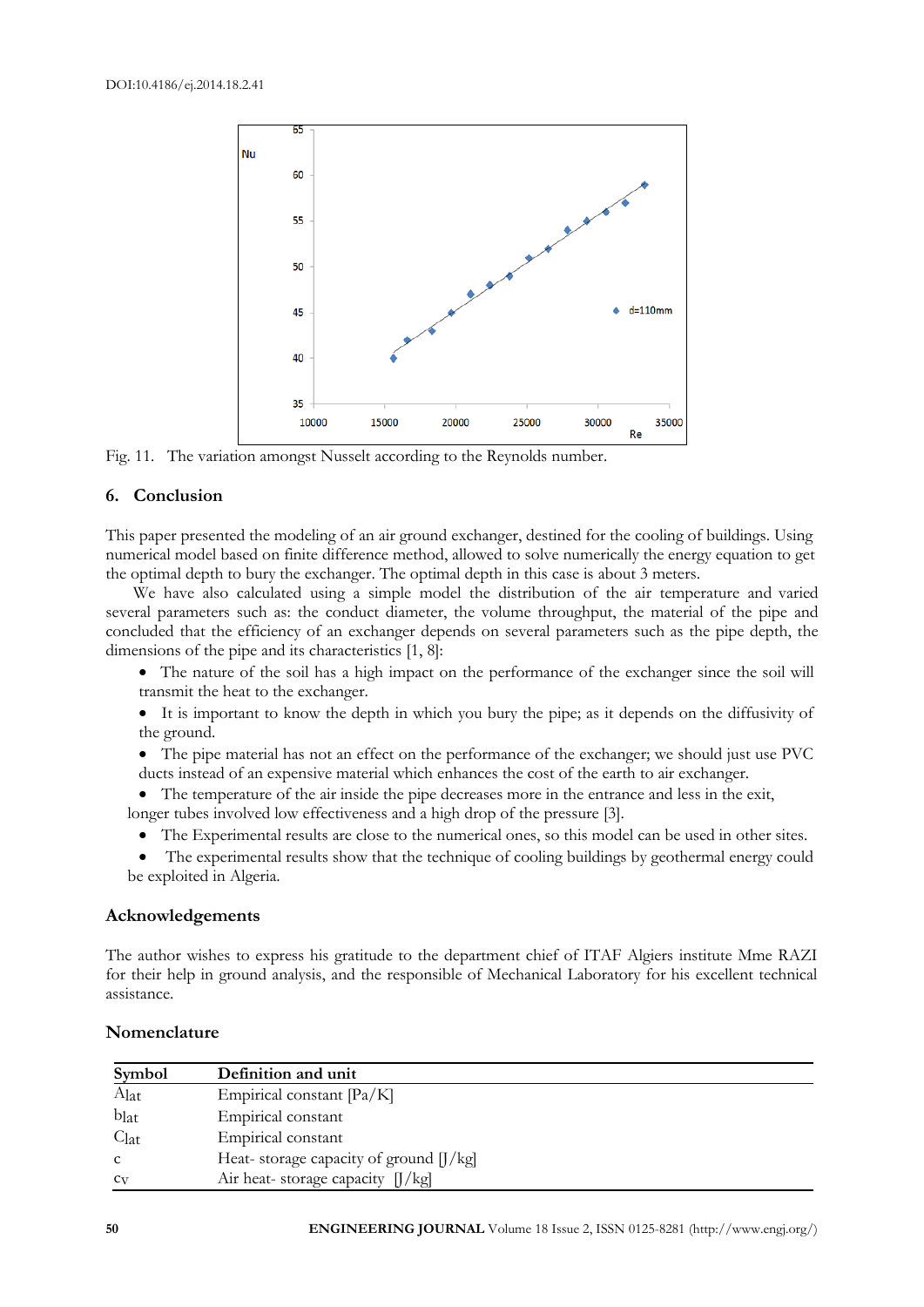| D                                    | Diameter of tube [mm]                                                                    |
|--------------------------------------|------------------------------------------------------------------------------------------|
| e                                    | Thickness of the tube [mm]                                                               |
| Ε                                    | Total energy [w]                                                                         |
| f                                    | Fraction which depends on the nature of ground                                           |
| G                                    | Total solar radiation $[w/m^2]$                                                          |
| h                                    | Total coefficient of convective transfer between the air and the tube $[w/m^2^{\circ}C]$ |
| $h_{r}$                              | Intermediate variable                                                                    |
| he                                   | Intermediate variable                                                                    |
| h <sub>eq</sub>                      | Intermediate variable                                                                    |
| hg.sur                               | Coefficient of convective transfer of ground surface $[w/m^2$ °C                         |
| L                                    | Duct length of tube [m]                                                                  |
| m                                    | Air mass flow rate [kg/s]                                                                |
| $\mathbf{P}$                         | Pressure [Pa]                                                                            |
| Q'                                   | Thermal Source [w]                                                                       |
| $Q_V$                                |                                                                                          |
|                                      | Air volume flow rate $\left[\text{m}^3/\text{h}\right]$<br>Ground thermal conductivity   |
| $\mathbf{k}_{\rm g}$<br>$\mathbf{i}$ | direction of length                                                                      |
| $\mathbf{j}$                         | direction of radius                                                                      |
|                                      | Ground thermal diffusivity $[m^2/s]$                                                     |
| $\alpha_{\rm g}$<br>R                | Duct external ray [mm]                                                                   |
| $\mathbf r$                          | Duct inner ray [mm]                                                                      |
| $r_a$                                | Relative humidity of ground                                                              |
| $T_{\rm g}$                          | Ground temperature                                                                       |
| $T_f$                                | Fluid temperature                                                                        |
| t                                    | Time [s]                                                                                 |
| $T_{_{a}}$                           | Ambient temperature [°C]                                                                 |
| $T_{\rm max}$                        | Maximum temperature of one day [°C]                                                      |
| $T_{\rm min}$                        | Minimum temperature of one day [°C]                                                      |
| T <sub>surf ground</sub>             | Temperature of ground surface [°C]                                                       |
| u                                    | Air velocity $[m/s]$                                                                     |
| u <sub>m</sub>                       | Flow velocity $[m/s]$                                                                    |
| V                                    | wind velocity $[m/s]$                                                                    |
| X                                    | Ground depth [m]                                                                         |
| z                                    | Duct length                                                                              |
| $Q_{\rm g}$                          | Ground density $\lceil \frac{kg}{m^3} \rceil$                                            |
| $\varrho_{\rm f}$                    | Fluid density $\left[\frac{kg}{m}\right]$                                                |
| ω                                    | Pulsation [rd/s]                                                                         |
| $\Delta x$                           | Increase of depth [mm]                                                                   |
| $\Delta t$                           | Increase of time [s]                                                                     |
| $\Delta r$                           | Increase of duct ray [mm]                                                                |
| $\lambda$ pvc                        | Duct thermal conductivity [W/m.K]                                                        |
| $\lambda_{\rm f}$                    | Air thermal conductivity [W/m.K]                                                         |
| $\mu$ f                              | Dynamic viscosity [kg/ms]                                                                |
| $\Delta x$                           | Increase of depth [mm]                                                                   |
| $\Delta t$                           | Increase of time [s]                                                                     |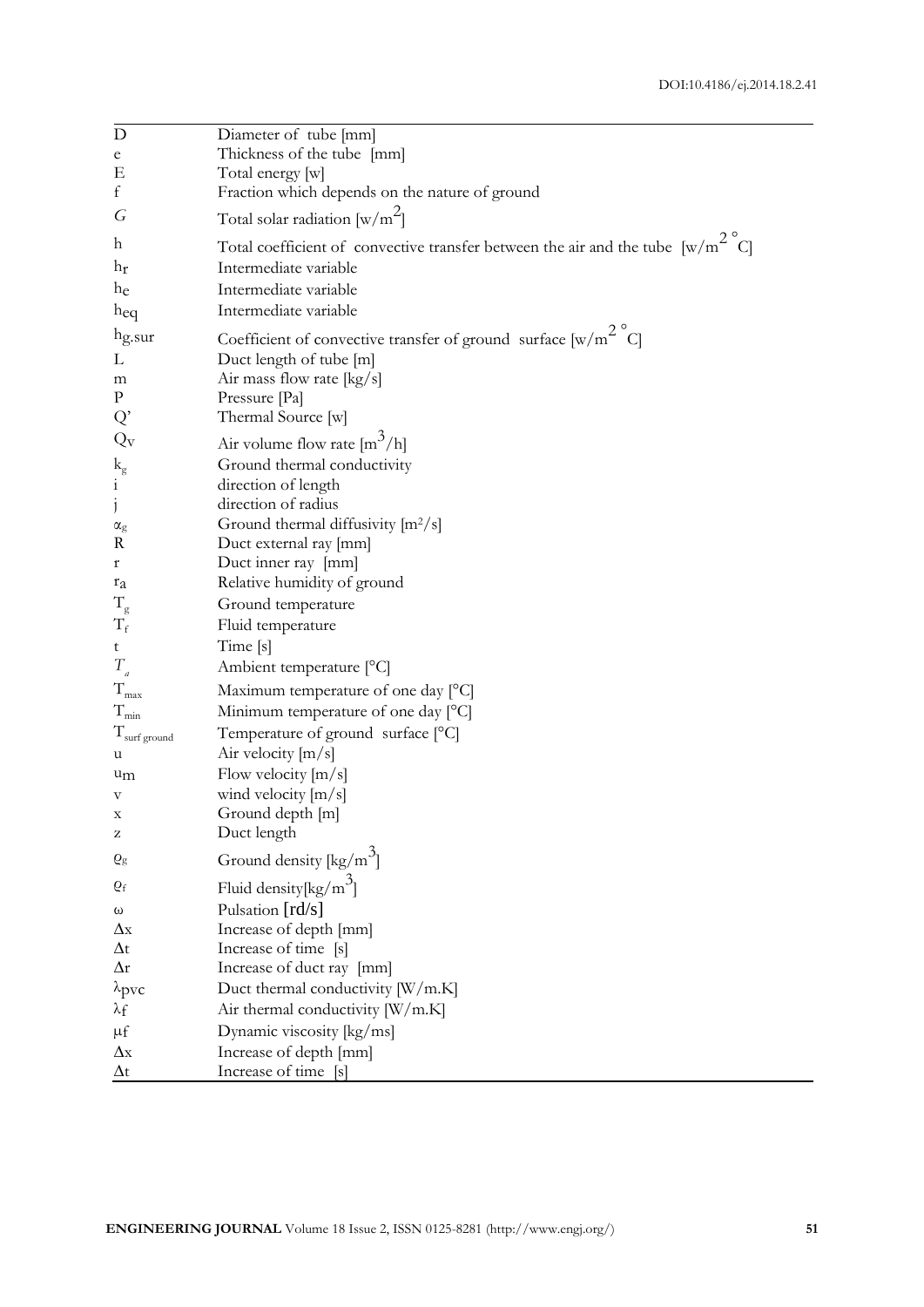#### **References**

- [1] G. Mihalakakou, M. Santamouris, D. Asimakopoulos, and I. Tselepidaki, "Parametric prediction of the buried pipes cooling potential for passive cooling applications," *Solar Energy*, vol. 55, no. 3, pp. 163−173, 1995.
- [2] P. Hollumer, "Utilisation des échangeurs air/sol pour le chauffage et le rafraîchissement des bâtiments. Mesures in situ, modélisation analytique, simulation numérique et analyse systémique," Thèse de Doctorat, Université de Genève, 2002.
- [3] M. Paepe and A. Janssens, "Thermo hydraulic design of earth-air heat exchanger," Energy and Building, vol. 35, pp. 389−397, 2003.
- [4] S. T. Peuportier, "Modélisation thermique d'un échangeur air-sol pour le rafraîchissement des bâtiments," Centre énergétique et procédés, École nationale supérieure des mines de Paris, France, 2007.
- [5] M. K. Ghosal, G. N. Tiwari, and N. S. L. Srivastava, "Thermal modeling of a greenhouse with an integrated earth to air heat exchanger," *Energy and Building*, vol. 36, pp. 219−227, 2004.
- [6] D. Bartolomeu, "Performances d'un échangeur thermique de type air-sol," *Techni Porc*, vol. 28, no. 3, pp. 27−30, 2005.
- [7] V. Badescu, "Simple and accurate model for the ground heat exchanger of a passive house," *Renewable Energy*, vol. 32, pp. 845−855, 2006.
- [8] Z. Gao, L. Bian, Y. Hu, L. Wang, and J. Fan, "Determination of soil temperature in an arid region," *Journal of Arid Environments*, vol. 71, pp. 157-168, 2007.
- [9] D. Harkane, K. Ahmet, and T. Galip, "Heat horizontal parallel pipe ground heat exchanger," *Applied Thermal Engineering*, vol. 29, pp. 224−233, 2009.
- [10] V. Bansal, R. Misra, D. Ghanshyam, and J. Mathur, "Performance analysis of earth-pipe-air heat exchanger for summer cooling," *Energy and Building*, vol. 42, pp. 645-648, 2010.
- [11] F. Chabane, N. Moummi, and S. Benramache. (2013). "Experimental study of heat transfer and thermal performance with longitudinal fins of solar air heater," *Journal of Advanced Research* [Online]. Available: http://dx.doi.org/10.1016/j.jare.2013.03.001
- [12] F. Chabane, N. Moummi, S. Benramache, and A. S. Tolba, "Experimental study of heat transfer and an effect the tilt angle with variation of the mass flow rates on the solar air heater," *Int J Sci Eng Invest*, vol. 1, no. 9, pp. 61–5, 2012.
- [13] F. Chabane, N. Moummi, and S. Benramache, "Experimental performance of solar air heater with internal fins inferior an absorber plate: in the region of Biskra," *Int J Energy Technol*, vol. 4, no. 33, pp. 1–6, 2012.
- [14] F. Chabane, N. Moummi, A. Brima, and S. Benramache. (2013). "Thermal efficiency analysis of a single-flow solar air heater with different mass flow rates in a smooth plate," *Frontiers in Heat and Mass Transfer (FHMT)* [Online]. Available: http://dx.doi.org/10.5098/hmt.v4.1.3006
- [15] F. Chabane, N. Moummi, S. Benramache, D. Bensahal, and O. Belahssen. (2013). "Collector Efficiency by Single Pass of Solar Air Heaters with and without Using Fins," *Engineering Journal* [Online]. Available: http://dx.doi.org/10.4186/ej.2013.17.3.43
- [16] F. Chabane, N. Moummi, and S. Benramache, "Effect of the tilt angle of natural convection in a solar collector with internal longitudinal fins," *Int J Sci Eng Invest*, vol. 1, no. 7, pp. 13–7, 2012.
- [17] F. Chabane, N. Moummi, and S. Benramache, "Experimental analysis on thermal performance of a solar air collector with longitudinal fins in a region of Biskra, Algeria," *Journal of Power Technologies*, vol. 93, no. 1, pp. 52–58, 2013.
- [18] F. Chabane, N. Moummi, S. Benramache, O. Belahssan, and D. Bensahal, "Nusselt number correlation of SAH," *Journal of Power Technologies*, vol. 93, no. 2, pp. 100–110, 2013.
- [19] E. K. Akpinar and F. Koçyiğit, "Experimental investigation of thermal performance of solar air heater having different obstacles on absorber plates," International Communications in Heat and Mass Transfer, vol. 37, pp. 416–421, 2010.
- [20] E. K. Akpinar and F. Kocyiğit, "Energy and exergy analysis of a new flat-plate solar air heater having different obstacles on absorber plates," *Applied Energy*, vol. 87, pp. 3438–3450, 2010.
- [21] N. Hatraf, N. Moummi, A. Brima, A. Moummi, and S. Youcef Ali. (2010). *Etude théorique et expérimentale d'un échangeur air/sol enterré destiné au rafraichissement des locaux* [Online]. Available: http//www.cder.dz